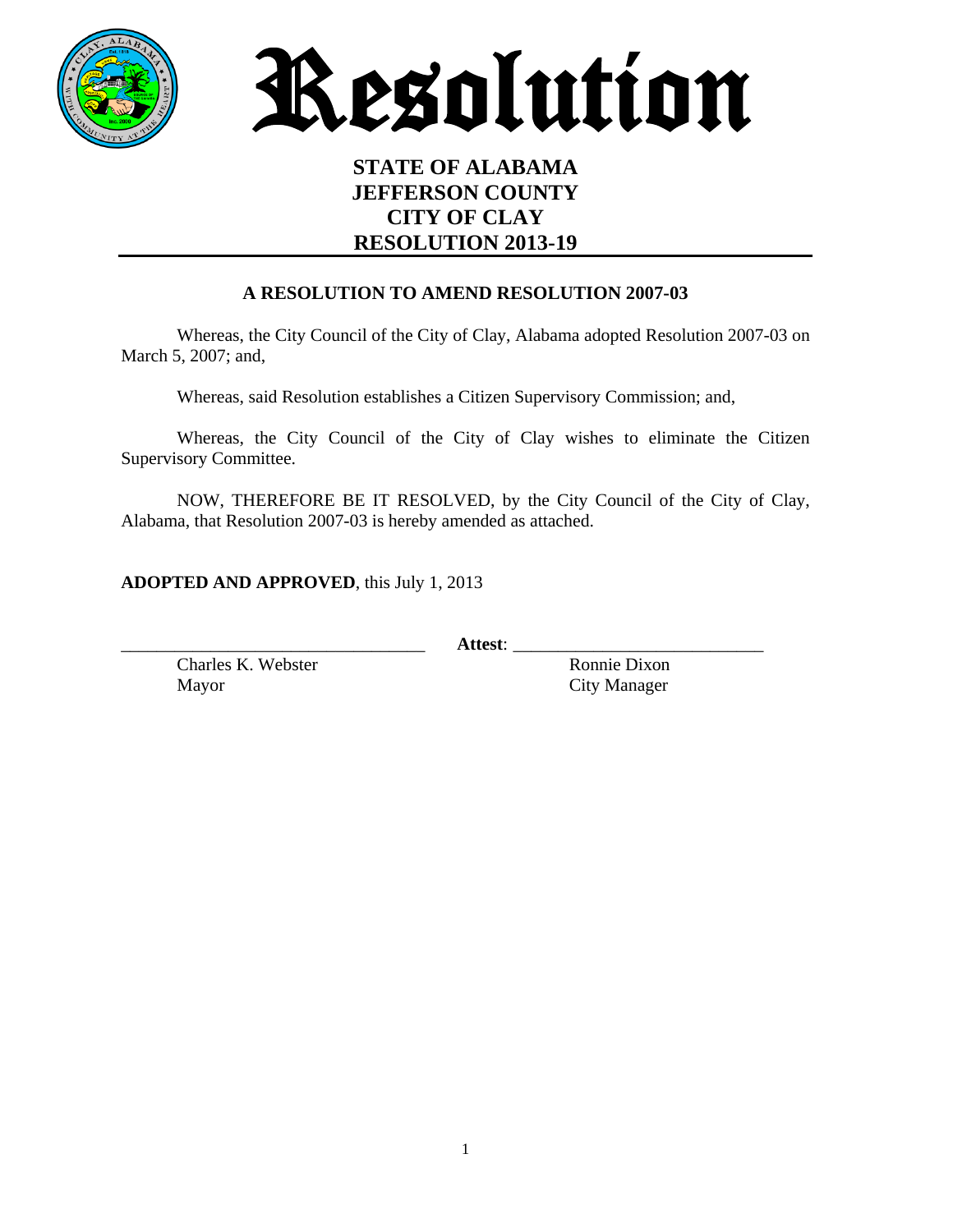### **RESOLUTION 2013-19 ATTACHMENT:**



**WHEREAS**, Act No. 248, Acts of Alabama 1945, established for each county with a population of 400,000 or more, according to the last or any future Federal census, a county civil service system for all employees of the county and of the municipalities within the county that have a population of 5000 or more inhabitants; and

**WHEREAS**, in 1984, Act 84-665, Acts of Alabama 1984, now codified in section 11-43-5.1 of the Code of Alabama, provides that the governing body of any municipality with a population of less than 5,000 persons, by resolution duly adopted, may create a civil service system or other personnel board for its employees; and

**WHEREAS**, the population of the City of Clay according to the last Federal census has not exceeded 5,000; and

**WHEREAS**, the City of Clay has requested and received an Alabama Attorney General's Opinion, dated December 12, 2006, which advises that the City of Clay can establish and maintain its own civil service merit system independent from the Jefferson County Personnel Board; and

**WHEREAS**, it is in the best interests of the City of Clay, its employees and citizens that the City of Clay Personnel Board be established.

# **NOW, THEREFORE, BE IT RESOLVED BY THE CITY COUNCIL OF THE CITY OF CLAY, ALABAMA AS FOLLOWS**:

**Section 1**. There is hereby established a civil service system known as the City of Clay Personnel Board which shall be structured, organized and operated according to law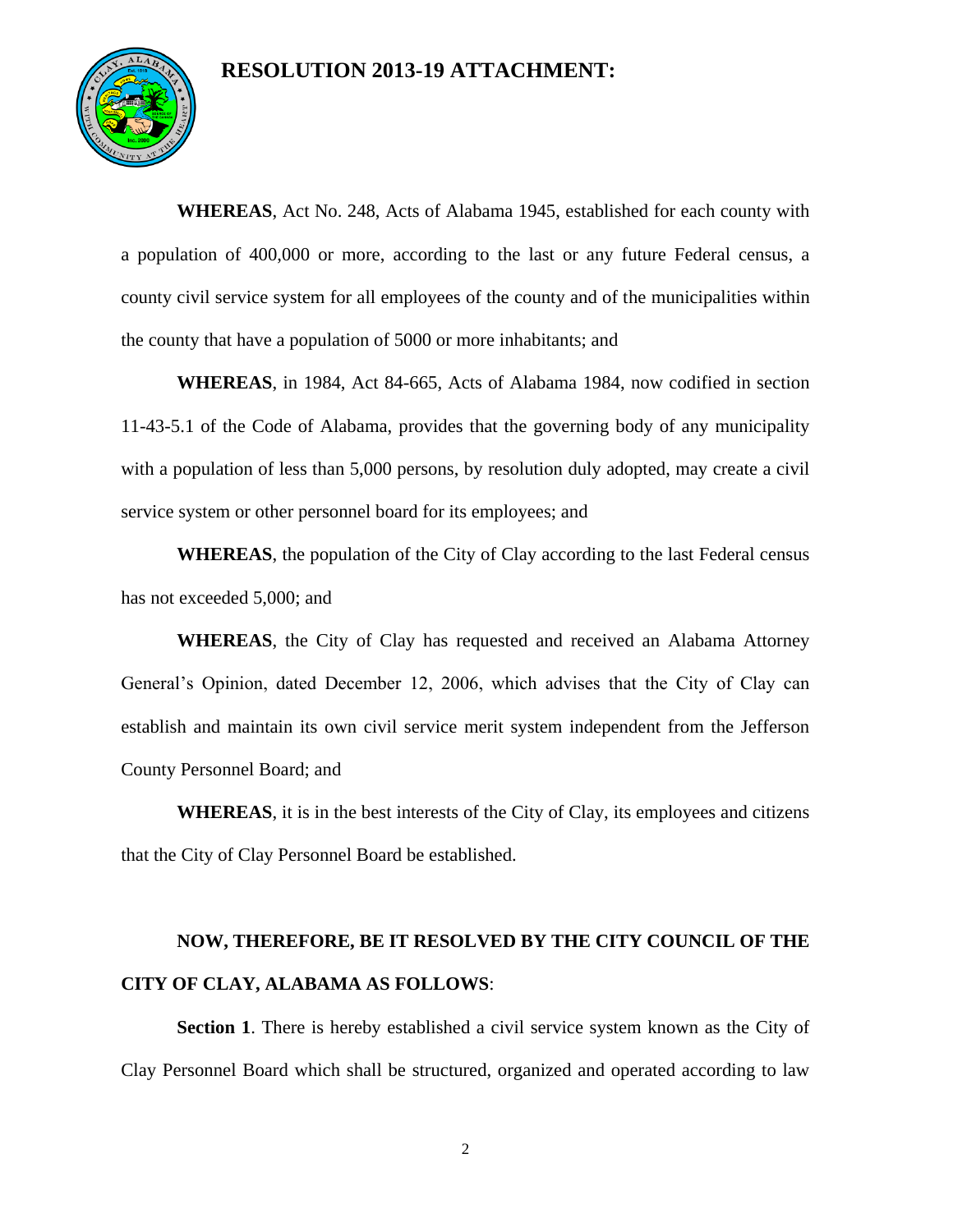and the Personnel Policy and Procedures Manual to be hereafter adopted by the City Council of the City of Clay.

**Section 2.** (A) The City of Clay Personnel Board shall consist of three (3) members designated respectively as member number one (1), member number two (2) and member number three (3), each of whom shall be over twenty-one (21) years of age, of recognized character and ability, a bona fide resident and qualified voter of the City and shall not, when appointed, nor for the three (3) years then last past before the date of his/her appointment have held public office or political party office, nor have been a candidate for such and who shall not directly nor indirectly have solicited membership on the Board.

(B) The Board shall meet as often as shall be necessary for the orderly dispatch of its business.

(C) Members number one (1), two (2) and three (3) shall be appointed by the City Council which shall likewise appoint their successors.

(D) Member number one (1), who shall be the Chairperson of the Board, shall hold office for a term of two (2) years and until his/her successor is appointed and qualified. His/her successor shall hold office for terms of six (6) years. Member number two (2) shall hold office for a term of four (4) years and until his/her successor is appointed and qualified. His/her successor shall hold office for terms of six (6) years. Member number three (3) shall hold office for a term of six (6) years and until his/her successor is appointed and qualified. His/her successor shall hold office for terms of six (6) years.

**Section 3**. On the effective date of this resolution, all resolutions and ordinances in conflict with this resolution, or inconsistent with the provisions of this resolution, are hereby repealed to the extent necessary to give this ordinance full force and effect.